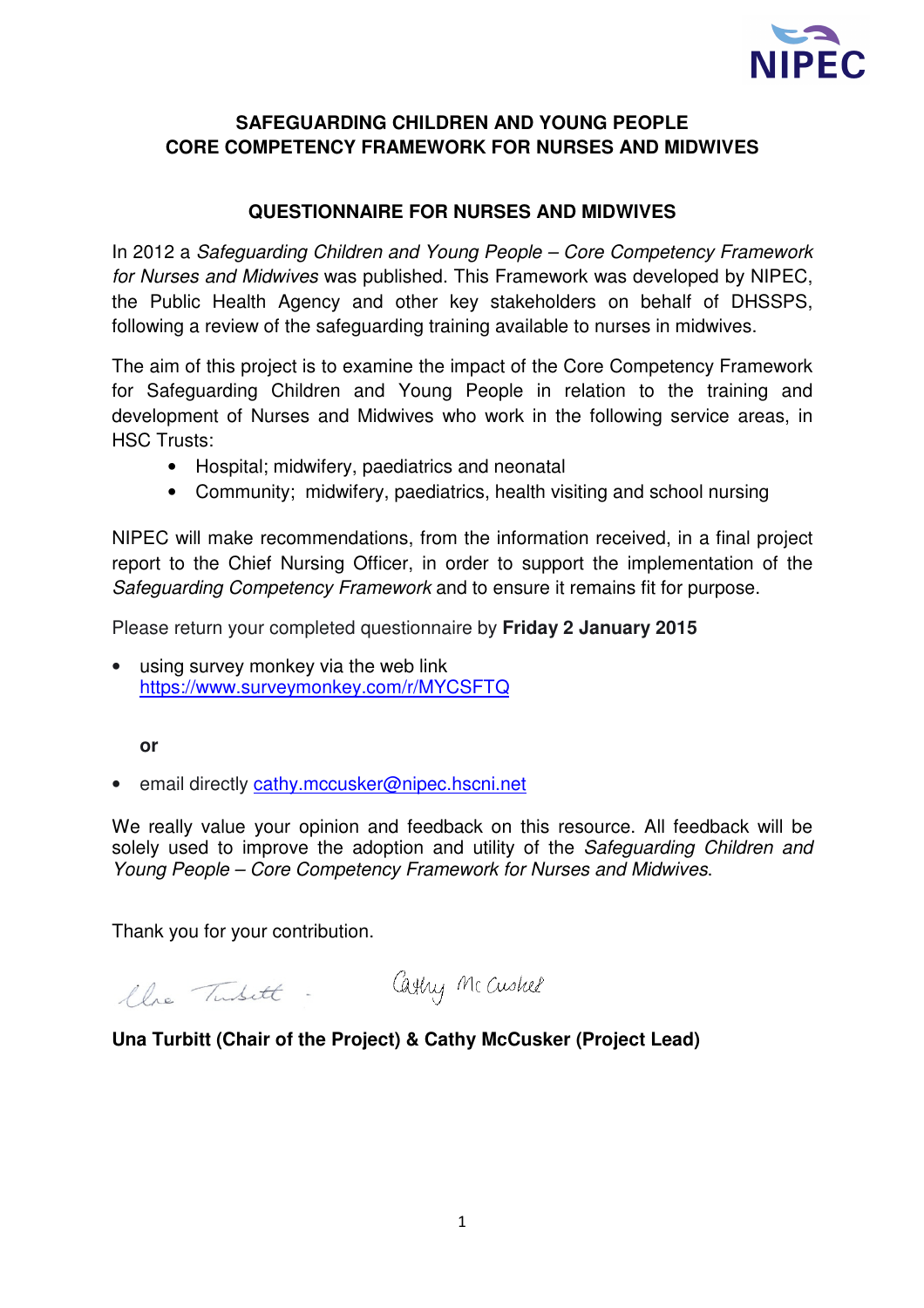

## **SAFEGUARDING CHILDREN AND YOUNG PEOPLE CORE COMPETENCY FRAMEWORK FOR NURSES AND MIDWIVES**

1. Please tick the HSC Trust you are employed by.

| <b>Belfast</b> |  |
|----------------|--|
| Northern       |  |
| South Eastern  |  |
| Southern       |  |
| Western        |  |

2. Please state your job title and date you commenced your current post

and tick the service area in which you work – in the box below.

\_\_\_\_\_\_\_\_\_\_\_\_\_\_\_\_\_\_\_\_\_\_\_\_\_\_\_\_\_\_\_\_\_\_\_\_\_\_\_\_\_\_\_\_\_

| <b>Service</b>        | <b>Hospital</b> | <b>Community</b> |
|-----------------------|-----------------|------------------|
| Midwifery             |                 |                  |
| Children's            |                 |                  |
|                       |                 |                  |
| Neonatal              |                 |                  |
| Health visiting       |                 |                  |
| <b>School Nursing</b> |                 |                  |

3. Please tick the Agenda for Change (AfC) Band you are employed at.

| <b>AfC Band</b> | <b>Employed at</b> |
|-----------------|--------------------|
| Band 5          |                    |
| Band 6          |                    |
| Band 7          |                    |
| Band 8A         |                    |
| Band 8B         |                    |
| Band 8 C        |                    |
| Band 8D         |                    |

4. Please indicate the level of training in safeguarding children and young people you require for your role, as identified in the Safeguarding Children and Young People Competency Framework (p.10).

Please tick your response in the box below.

| <b>Level of Training</b> | <b>Required for Role</b> |
|--------------------------|--------------------------|
| <b>Basic Awareness</b>   |                          |
| Level 1                  |                          |
| Level 2                  |                          |
| Level 3                  |                          |
| Don't know               |                          |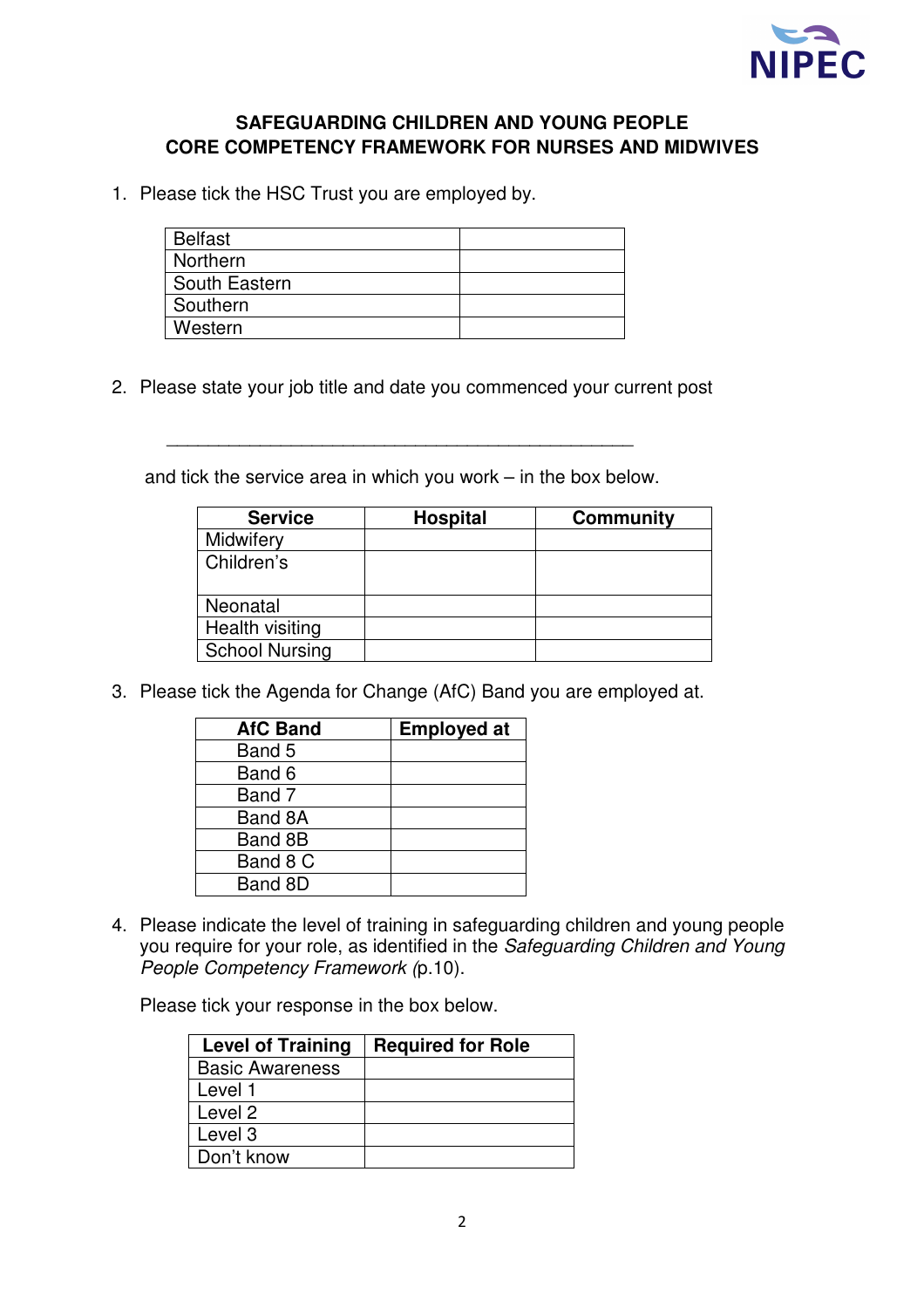

5. Please indicate the training you have received in safeguarding children and young people over the last 3 years.

Please tick your response in the box below.

| <b>Level of Training</b> | Year<br><b>Attended</b> | <b>Name of Course &amp; Provider</b> |
|--------------------------|-------------------------|--------------------------------------|
| <b>Basic Awareness</b>   |                         |                                      |
| Level 1                  |                         |                                      |
| Level 2                  |                         |                                      |
| Level 3                  |                         |                                      |

6. Have you used the Safeguarding Children and Young People Competency Framework to plan your learning and development needs as part of your development review/appraisal or supervision meetings?

Please tick your response

| Yes |  |
|-----|--|
| N٥  |  |

7. If you replied **YES** please comment on how you use the Framework and if it is helpful to you. If you replied **NO** please give reasons for your response.

| Provide comments or reasons in this box. |  |  |
|------------------------------------------|--|--|
|                                          |  |  |
|                                          |  |  |
|                                          |  |  |
|                                          |  |  |
|                                          |  |  |
|                                          |  |  |

- 8. Please comment on ideas you have as to how the Framework could be improved in relation to Its adoption and implementation in:
	- o practice
	- o training programmes
	- o planning learning and development activities
	- o supporting supervision (clinical/management/professional)

| Please comment, including suggestions for improvement (continue overleaf) |  |  |  |
|---------------------------------------------------------------------------|--|--|--|
|                                                                           |  |  |  |
|                                                                           |  |  |  |
|                                                                           |  |  |  |

3